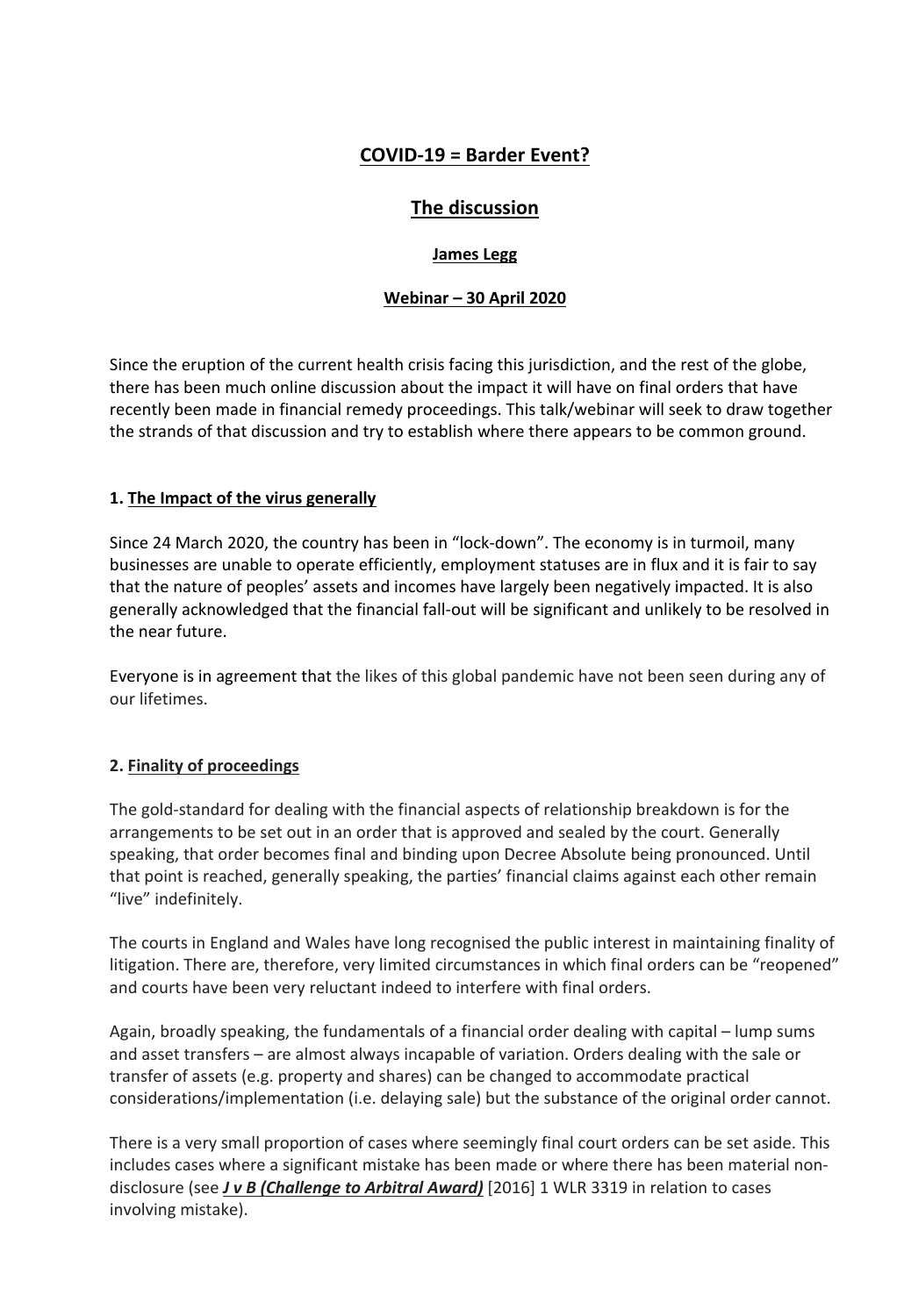However please note:

- Maintenance orders can be altered up or down and the length of time for which they are in force can be reduced or (depending on the wording) extended.
- A lump sum payable in instalments can be varied in a similar way. The court will be very reluctant to change the total amount payable but can change the structure of the payment schedule if the circumstances justify it.

#### **3. Re-opening final orders: Barder & Cornick**

It is important to remember that the re-opening of a final order is a discretionary power with the aim of achieving fairness as between the parties remaining as the court's guide.

#### i. *Barder v Barder (Caluori Intervening)* [1987] 2 FLR 480

The House of Lords unanimously allowed the husband's application for leave out of time to appeal against a consent order. This was following the death of his ex-partner and the children of the family, only months after the order was finalised.

Brandon LJ gave the lead judgment, stating that the court can exercise its discretion to grant leave of appeal out of time from an order for financial provision or property transfer made after a divorce on the ground of *new events*, provided that certain conditions are satisfied. He detailed four conditions that must be met:

a. the new events have invalidated the basis or fundamental assumption upon which the order was made;

b. the events have occurred within a relatively short time. (usually a few months and unlikely to be more than a year);

c. the application to reopen the order has been made 'reasonably promptly in the circumstances of the case'; *AND*

d. There is no prejudice to third parties who have acquired interests in property in good faith and for valuable consideration.

#### **Note – the court has a discretion and therefore can refuse to set aside an order even if the above principles are satisfied.**

ii. **Cornick (No.1)** [1994] 2 FLR 530

Hale J (as she then was) considered this issue when faced with an application in light of a significant increase in the value of an asset and considered that it was not possible, except in *very limited circumstances*, to reopen a final order.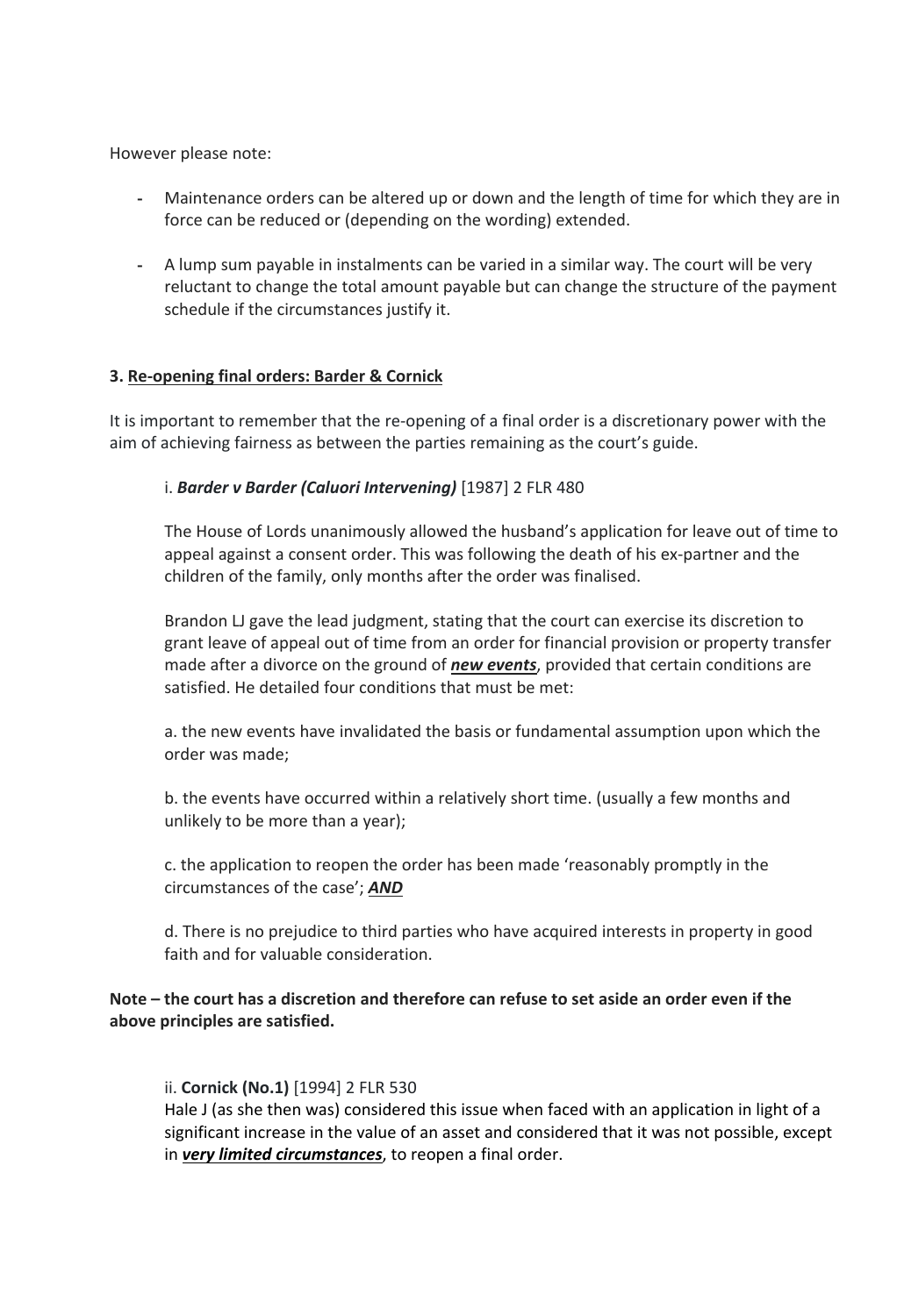The judge described three possible ways to categorise a change in the value of assets and the relevant implications (her approach has been endorsed by the Court of Appeal on a number of occasions):

a. An asset that was taken into account and correctly valued at the date of the hearing changing value in a relatively short time owing to *natural processes* of price fluctuation. In these circumstances, the order should not be reopened;

b. A wrong value ascribed to an asset at the hearing, which had it been known was incorrect at the time, would have led to a different order. Provided it is not the fault of the person alleging the mistake, it is open to the court to reopen the order. Cases which involve a wrong valuation of an asset at trial should more properly be framed as claims based upon mistake, rather than under *Barder,* and with slightly different considerations coming into play (see *J v B (Challenge to Arbitral Award)* [2016] 1WLR 3319). This is arguably what Munby LJ described as a "known unknown" as described by Munby LJ in *Richardson v Richardson* [2011] EWCA Civ 79.

3. Something *unforeseen and unforesee***able** has happened since the date of the hearing/order which has altered the value of the assets so dramatically as to bring about a substantial change in the balance of the assets brought about by the order. This is arguably what Munby described in as an "unknown unknown".

## **Note - the other principles as set out in Barder will most likely need to be fulfilled before it is open to the court to reopen the order.**

See also *Myerson (No.2)* [2009] 2 FLR 147, in a case where the husband's share price crashed 9 months after the consent order, in the wake of the 2008 financial crisis. Despite the economic landscape at that time, Thorpe LJ's words in his judgment echoed Hale J's when he said that "the natural processes of price fluctuation, whether in houses, shares or any other property, and however dramatic, do not satisfy the *Barder* test".

#### **4. Procedure**

The procedure used to be one of appeal. Following 3 October 2016 and the amendments to the Family Procedure Rule 9.9A, the appropriate procedure is an application to set aside the order made to the same court that made the final order and preferably to be considered by the same Judge.

The Part 18 procedure applies - notice, draft order, notice of at least 7 days and written evidence in support.

Subsection 13.5 to that rule summarises the test as follows:

"An application to set aside a financial remedy order should only be made where no error of the court is alleged. If an error of the court is alleged, an application for permission to appeal under Part 30 should be considered. The grounds on which a financial remedy order may be set aside are and will remain a matter for decisions by judges. The grounds include (i) fraud; (ii) material nondisclosure; (iii) certain limited types of mistake; (iv) a subsequent event, unforeseen and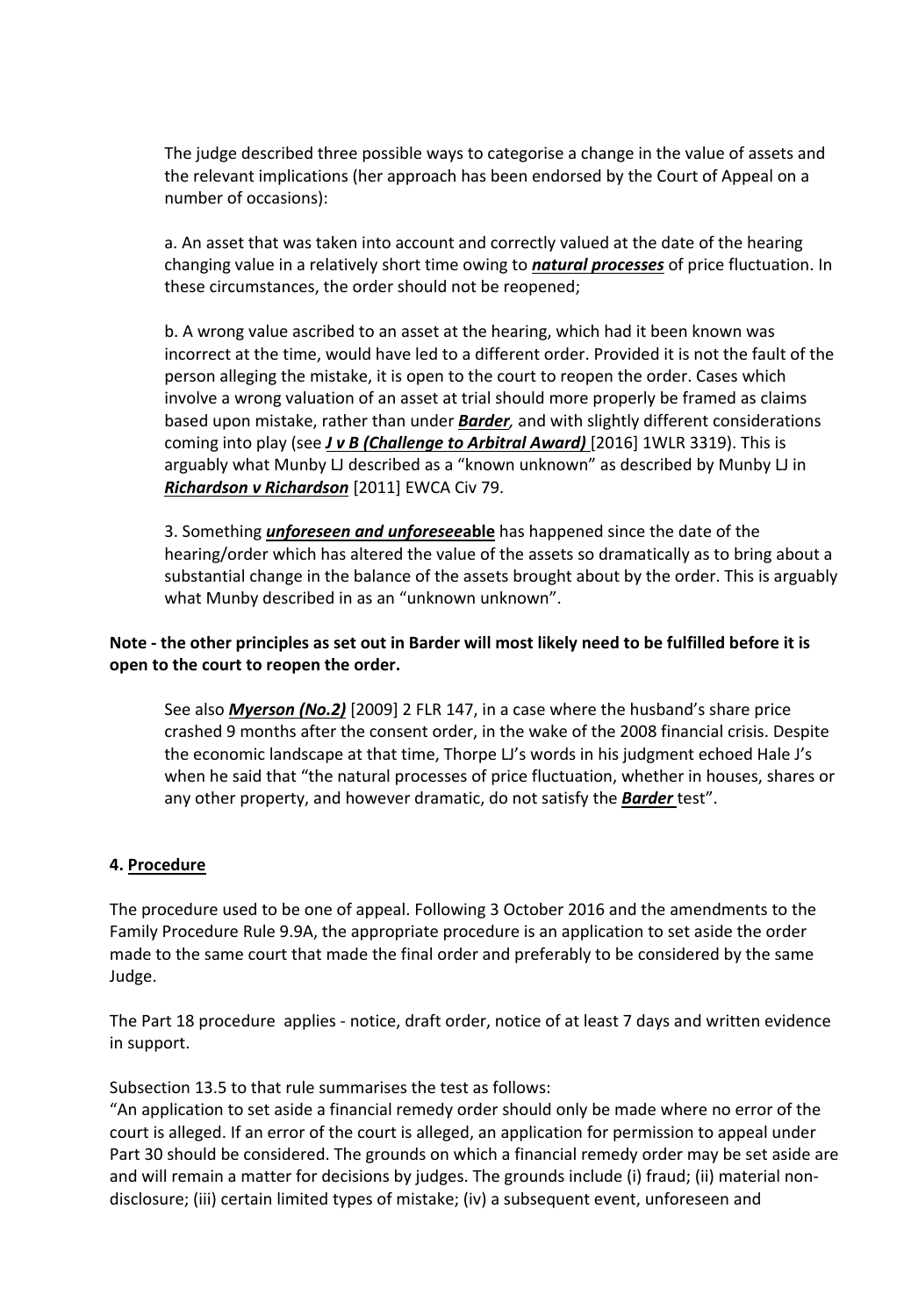unforeseeable at the time the order was made, which invalidates the basis on which the order was made."

It is broadly accepted that test applied is the one flowing from *Barder* and it is largely argued that its principles still apply.

The following are noteworthy:

a. On consideration of the application, the court enjoys the full spectrum of case management powers, including the power to strike out;

b. The court can consider the entire order or consider only relevant parts;

c. The ability to bring an application is not time limited (but note the *Barder* principle above in relation to applications having to have been made *reasonably promptly)*; and d. permission to make the application is not required.

## **5. Opening the flood gates?**

There is no suggestion that each and every final financial order made will be open to a set aside application in light of the Corona crisis. There will be cases of course where circumstances have been so radically changed by the pandemic that one or both parties may need to approach the court to re-consider an order.

It appears broadly accepted that the impact the virus is having is different in nature and also scale to anything the family courts have seen since the judgment in *Barder*. Further, most people appear to be in agreement that the threat to life and the impact on the financial playing field is distinguishable from the events following the financial crash in 2008. It is therefore proposed that there are strong arguments that the decision in *Myerson* can be distinguished and that the negative impact on assets is not part of the *natural processes of price fluctuation*.

Further, there is a strong argument that there will be a limited timeframe in relation to which orders are likely to be considered appropriate for being re-opened. Bearing in mind what was said in *Barder* about the new events having to have occurred relatively shortly after the finalisation of the order being challenged, it is unlikely that an application brought in relation to an order made prior to March 2019 will succeed. It is further argued that applications for agreements reached after the government imposed "lock-down" on 24 March 2020 will be unlikely to succeed in the face of arguments that the impact of the virus at that stage was both **known and foreseeable**.

Will events arising out of the virus result in a huge amount of successful applications being brought to set aside orders? General consensus is that there will not. It is broadly accepted that the virus, and the financial implications associated with the "lock-down", are likely to lead to an increase in applications. However, most people believe that that the courts are likely to continue to endeavour to limit the claims brought (particularly in light of the back-log of work that will inevitably face the family courts) and the amount of successful application. I would not be surprised if a test case shortly finds its way into a superior court and some clear and claim limiting guidance comes tumbling down therefrom. It is anticipated that the courts will continue to allow successful applications to set aside only in the most exceptional cases and will continue to try and use alternative means to achieve fairness as between the parties where possible (i.e. varying maintenance payments and/or lump sum instalments payments).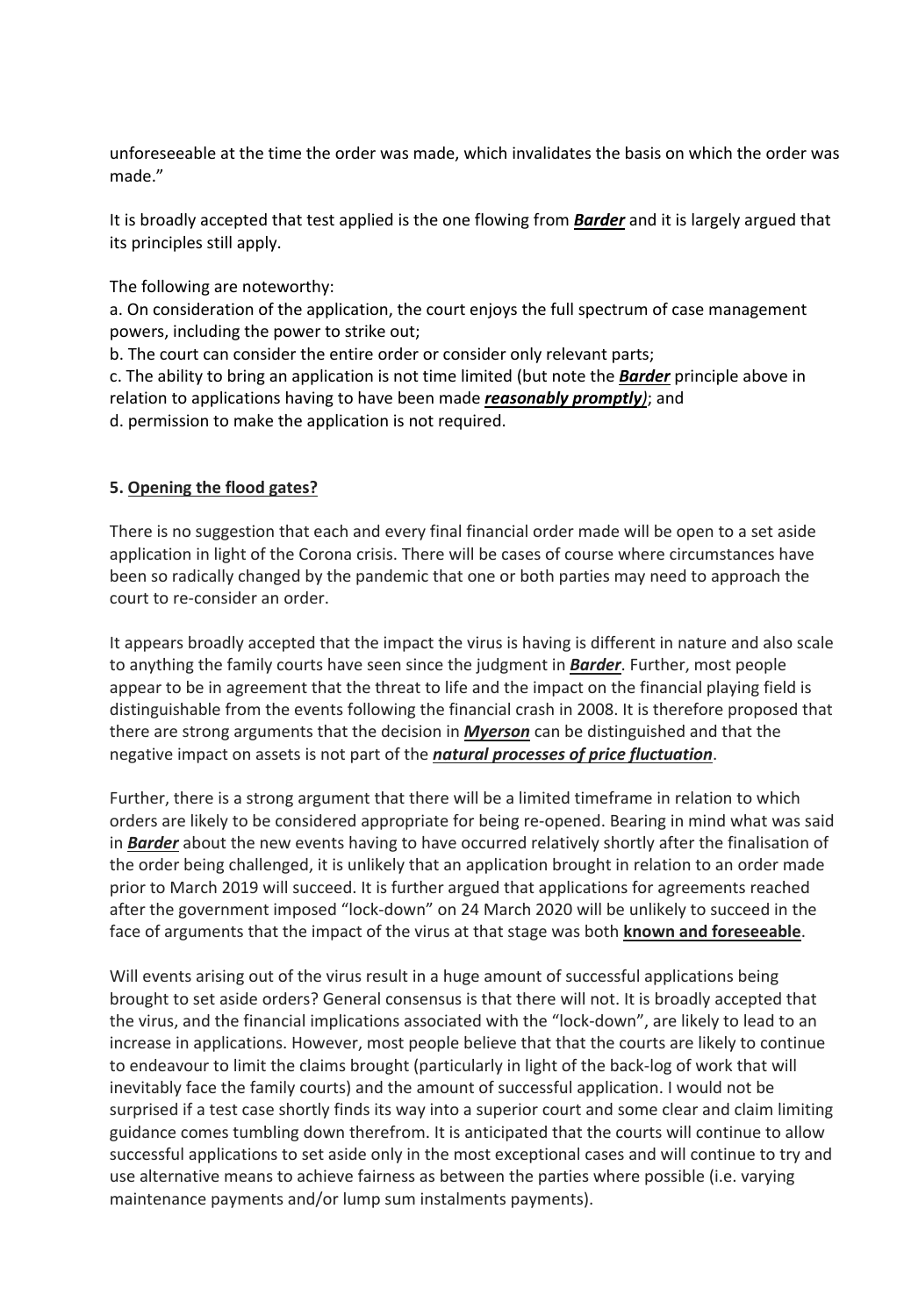#### **6. Nature of likely claims**

Whether an event resulting from the virus will be considered a *Barder* event (i.e. an event that justifies the court to consider reopening a final order) will of course be fact specific. The most discussed ones online are as follows:

i. An unexpected death of a party – only likely to have strong grounds for bringing an application if the award was based on the need of the deceased party (*WA v Executors of the Estate of HA (Deceased)* [2015] EWHC 2233 (Fam)).

ii. An unexpected death of a relative resulting in substantial inheritance – only likely to have strong grounds for bringing the application if the award was based on the need of the person receiving the inheritance (*Critchell v Critchell* [2015] EWCA Civ 436).

iii. A business having to cease operation due to "lock down" – consider whether alternative applications are more appropriate (i.e. varying maintenance payments of lump sum instalment orders).

iv. Levels of income being negatively impacted/employment statuses changing – again consider whether the alternative application to vary are appropriate.

**Note – AGAIN – even if an event arising out of the virus is considered as a** *Barder* **event***,* **the other principles will need to be fulfilled and thereafter the court has a discretion whether to reopen the order in any event.** 

## **7. Miscellaneous considerations/points**

a. Set aside applies to consent orders as well as orders made by a Judge.

b. Costs - applications to set-aside fall outside the presumption of the "no order as to costs" rules. Consideration will need to be given to the use of Calderbank Letters. The court will exercise a "*clean sheet*" as to who pays the costs of the application.

c. If an agreed order/order made at a hearing has not been finalised - *L-B (Children)(Care Proceedings: Power to Revise Judgment)* [2013] 1 WLR 634: A judge is entitled to reverse his decision at any time before the order has been drawn up and perfected.

d. If a client is seeking to be released from an undertaking – there will be a need to make an application for release from that undertaking. The test is whether or not a significant change of circumstances has occurred which make it just to permit the release therefrom (*Birch v Birch* [2017] UKSC 53) In **A v A** [2018] EWHC 340 (Fam), Cohen J rejected arguments that the court dealing with such an application would be bound by *Barder* principles but stated that an agreement between the parties, finding its form in an undertaking was 'a highly material factor… not lightly to be interfered with'.

e. If you are in the process of negotiation and offers have been made:

- approach the other side